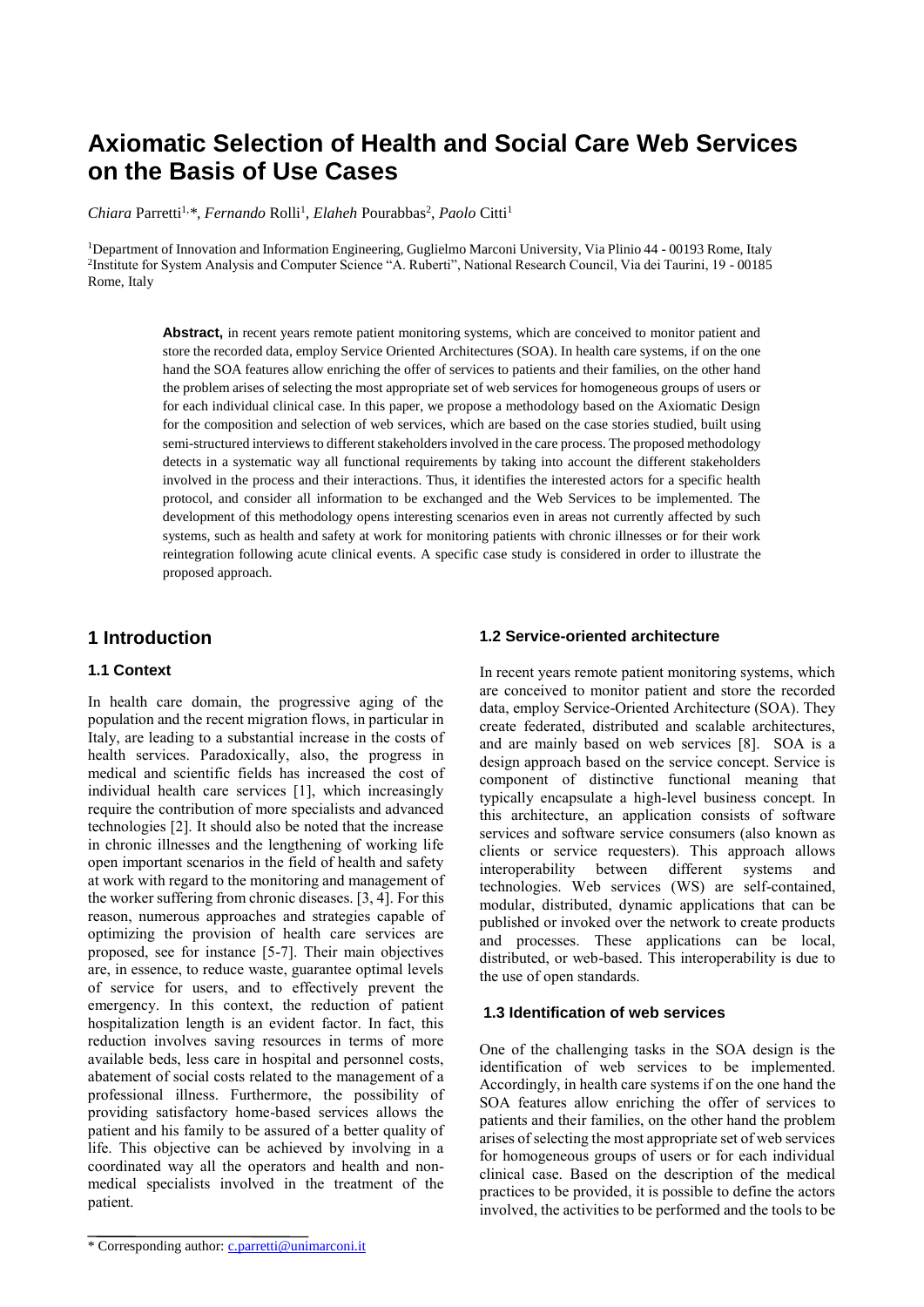used [9, 10]. Since the different actors involved can belong to different organizations, institutions and professional categories, the adoption of a SOA makes interoperability its strength, and enable patients and the different actors involved to access available web services. These requirements lead to the formalization of the conceptual design of the system, which allows the identification of web services candidates for implementation.

# **1.4 Design optimization**

In this context, Axiomatic Design (AD) [11] can be used as a powerful tool to optimize the selective process [12- 16]. An interesting application of AD in health care is the optimization of the patient flow in hospitals [17]. Essentially, this approach consists of decomposing the web services and their identified functional requirements to a more detailed level in order to highlight logical inconsistencies and suggest improvements to the initial design. In particular, the axioms of independence and information allow, at each level of decomposition, to identify the minimum set of web services to be implemented in compliance with the criteria of completeness, consistency and plausibility of the information to be processed. In this paper, we propose a methodology based on the AD for the composition and selection of web services, which are based on the case stories studied in the context of the Health $@$ Home project [9]. In the mentioned paper, the case stories are built using semi-structured interviews to different stakeholders involved in the care process, and Web services are defined based on the business process modelling approach. Whereas, our methodology that is based on the AD paradigm detects in a systematic way all functional requirements by taking into account the different stakeholders involved in the care process and their interactions. The purpose of this work is two folds, i.e., firstly, to identify the interested actors for a specific health protocol, and secondly, to consider all those information to be exchanged and the web services to be implemented. Finally, a specific case study is considered in order to illustrate the proposed approach.

# **2 Methodology**

# **2.1 Premise**

In this paper we will refer to terms *case study*, *case stor*y and *use case*. A case study is a factual representation of what happened along with some analysis that provides insights and learning for the future. In the social and life sciences, a case study is a research method involving indepth and detailed examination of a subject of study (the *case*), as well as its related contextual conditions [18, 19]. Whereas, a case story depicts what happened through people, place, and plot and brings emotional context into the portrayal of what happened. Finally, a use case is a list of actions or event steps typically defining the interactions between a role (known in the Unified Modelling Language-UML as an actor*)* and a system to achieve a goal [20].

# **2.2 Methodological approach**

An earlier work published by F. Pecoraro et alii [9] proposes to identify, through the use of case stories and Unified Modelling Language (UML) modelling, the web services to be implemented in relation to a specific clinical case. In this article, we propose an approach based on AD. The proposed methodology is based on the use of UML contextual modelling techniques and an axiomatic decomposition process of the functional requirements (FR) of the system. The main goal of methods of system analysis, which are based on use cases, is to capture from the real world the set of requirements needed for the system implementation. As a first step, it is necessary to generate the case stories, i.e. semi-structured interviews with the actors involved in the use of the system. The goal of the case stories is describing the functions of the system from the point of view of a particular user-actor involved. Subsequently they are grouped, analyzed and translated as use cases in Unified Modeling Language (UML) [7]. This level of formalization allows us to identify the interactions between the parts and to define an accurate diagram of the sequences. Already at this stage, we could identify the web service candidates for implementation, but the result would be strongly linked to the experience of software designers [9, 21]. Instead, we want to introduce a process to optimize the whole selection process based on quantitative evaluations [21, 22]. In this sense, AD approach provides us with a powerful evaluation tool, based on a solid theoretical basis, made up of axioms and corollaries, easily applicable also in this context [23, 24]. In fact, by reporting the relationships between the different components of the system in terms of project matrices, it is possible to keep track of the decomposition operations and assign a measurement to different decompositions, but always referable to the same level of detail. The integration of the two methodological approaches derives from the correspondence between the concept of FR of the AD approach and that of use case [22]. Therefore, initiating an axiomatic decomposition process, starting from the level of maximum abstraction, it is possible to obtain a logical process to the construction of the interaction diagram and the activities [22]. The decomposition can be pushed to the logical design of the system [22-27]. In fact, all levels of decomposition have a double representation, in terms of diagrams and in terms of matrices [26, 27]. While diagrammatic forms provide the tools to design and implement the system, representations of the matrix guide the identification of the most solid engineering solutions. Figure 1 schematically illustrates the whole process of design solution selection [28].

# **2.3 Modalities of application of axiomatic selection**

The application of the axiomatic decomposition expected a mapping process between four conceptual domains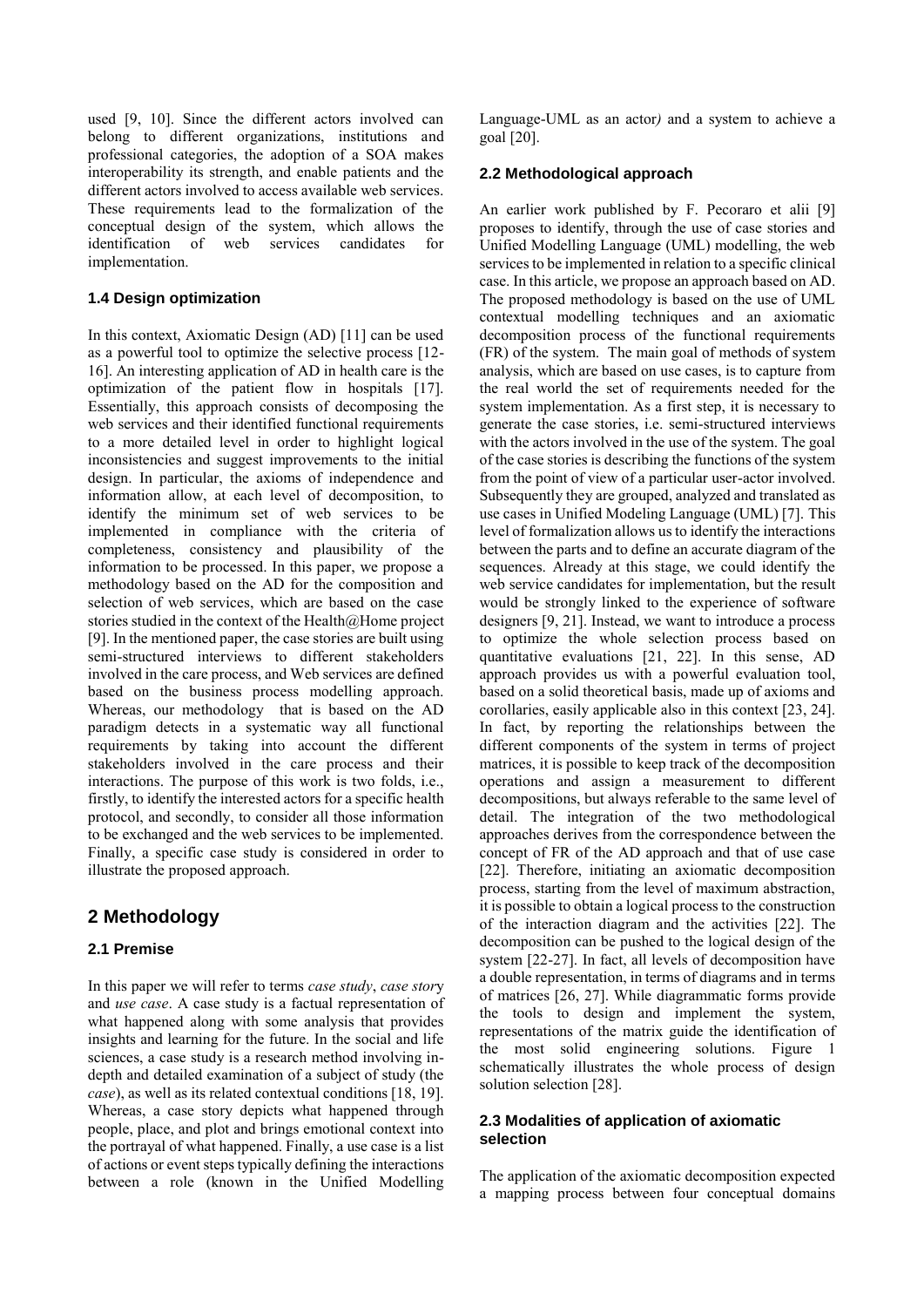(Figure 2). In this context, the case stories represent the description in semi-structured language of the behavior of the system with respect to the various actors. To start the axiomatic selection we can place the case stories as the Customer Attributes (CA) of the process and the use cases identified as high level FR. Design Parameters (DP) are instead created by the designers and correspond to the interactions between the various uses case. In this way, the first level decomposition describes the network of interactions between use cases.



**Fig.1.** Axiomatic Selection Health and Social Care Web Services on the Basis of Case Stories.

Finally, we can define the process variables (PV) that, in this specific case coincide with the applications WS that implement the services to select. Therefore, in this paper web services (WS) are the design process variables (PV). They represent the tools for the implementation of the data communication system, described in a formal way using UML diagrams. The axiomatic design continues with successive decompositions, up to a level of detail that allows the implementation by the developers. In the last phase of decomposition, the decomposed FR are basic functions, while the design variables (DP) are data sets, corresponding to the objects of the upper classes [26, 27]. This decomposition can be extended to the process domain. This allows us to perform a mirror decomposition between design parameters (DP) and Process Variables (PV), i.e., a mirror decomposition between parameters of the construction of the two project matrices through a zigzagging process between three domains, as illustrated in Figure 2. The Process Domain allows us to identify the most appropriate technical solutions to meet customer needs. This zigzagging process has the advantage of focusing the designer's attention on FR [28]. The choice of solutions to be implemented takes place later, when the

framework of functional requirements is clearer. The zigzagging process can initiate an iterative cycle if the identified solution has an impact on functional decomposition. Therefore, this process of cross-domain zigzagging is iterative.

# **2.4 Project constraints**

During the axiomatic decomposition phase of the FR it is necessary to consider the constraints of the project. Constraints (Cs) are bounds on acceptable solutions. Such [23] has introduced two kinds of constraints: input constraints and system constraints. Input constraints are imposed as part of the design specifications. System constraints are imposed by the system in which the design solution must function. We can distinguish two classes of limitations in the implementation of web services in a health care setting (Figure 2). The first limitation concerns the regulatory restrictions related to the processing of health data (input constraints). In fact, these data are classified as highly sensitive. Therefore, the legislature has established a set of strict rules to protect patient privacy, where non-compliance is a criminal offense. The second limitation concerns non-functional constraints or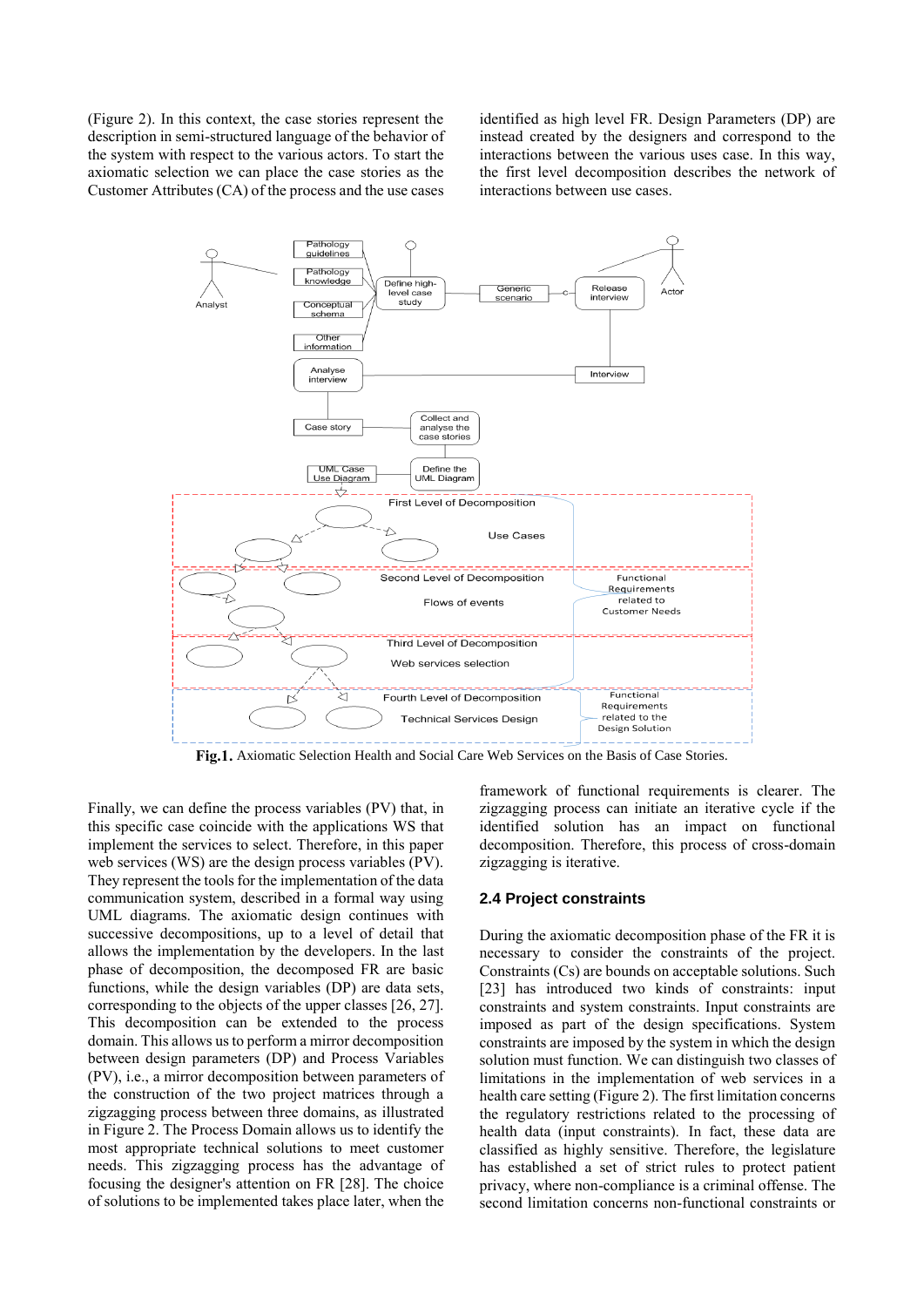system constraints [23]. For example, medical equipment must be as compatible as possible with the SOA, as to limit the manual intervention of communication of health parameters to the management platform. Figure 2 schematically illustrates the modalities of application of AD. The first limitation concerns the regulatory restrictions related to the processing of health data. In fact, these data are classified as highly sensitive. Therefore, the legislature has established a set of strict rules to protect patient privacy, where non-compliance is a criminal offense.



Customer Domain Functional Domain Physical Domain Process Domain

**Fig. 2.** Functional decomposition process.

The second limitation concerns non-functional constraints. For example, medical equipment must be as compatible as possible with the SOA, as to limit the manual intervention of communication of health parameters to the management platform. Figure 2 schematically illustrates the modalities of application of AD.

# **2.5 Considerations about the axiom of independence**

This paper proposes the design of a robust web services selection system. It uses the FR selection approach based on the verification of the axioms of independence and information [29, 30]. The axiom of independence consists in trying to keep the identified FRs independent. In terms of matrix representation, it means that the relationships between FR and project parameters (DP) are represented by a diagonal matrix (Eq. 1). When the matrix is triangular, the design is called decoupled (Eq. 2). In particular, a quantitative parameter R (Eq. 3), called Reangularity [22, 31] was introduced, capable of measuring the level of orthogonality of the matrix. In the presence of different design solutions of decoupled type, you need to select the solutions with a higher R [22, 31]. The sparse or rectangular matrices, on the other hand, present sub-optimal engineering solutions and are defined as coupled (Eq. 4). The validity of the independence axiom ensures compliance with the criteria of completeness, consistency and plausibility of the information to be processed.

$$
\begin{bmatrix} a11 & & \\ & a22 \end{bmatrix} \tag{1}
$$

$$
\begin{bmatrix} a11 \\ a12 & a22 \end{bmatrix} \tag{2}
$$

$$
R = \prod_{\substack{i=1,n-1 \ j=1+i,n}} \left( 1 - \frac{\left(\sum_{k=1}^{n} a_{ki} \ a_{kj}\right)^2}{\left(\sum_{k=1}^{n} a_{ki}^2\right) \left(\sum_{k=1}^{n} a_{kj}^2\right)} \right)^{\frac{1}{2}}
$$
(3)

$$
\begin{bmatrix} a11 & a21 \\ a12 & a22 \end{bmatrix} \tag{4}
$$

#### **2.6 Information axiom considerations**

#### *2.6.1 General aspects*

The axiom of the information allows the selection of the most robust solution, in case of presence of more substantial decompositions the robustness of a software development project translates into the development of a software solution, consisting of logically consistent web services that must meet the requirements, with the minimum value of information content. Often in the field of software engineering, recourse to the information axiom is neglected, because it is problematic to quantify the information content of the systems. In this context, the axiomatic planning is limited to the verification of the consistency of the decompositions. The choice of the most suitable solution remains instead linked to the designer's experience and creativity. This can be technically dangerous, because it risks causing developmental delays due to subsequent iterations or the need to release procedures with anomalies that have not yet been resolved, which may have important consequences in the operation of the system. With the approach proposed in this paper, the designer will be able to evaluate among several functional decompositions, the solution that requires the least effort in terms of resources and development time [26, 27]. This is equivalent to choosing functional decomposition with the least information content. For this reason, it is proposed to measure the information content of the system by means of the Function Point (FP) counting technique, in [32, 33].

#### *2.6.2 Function Point Analysis*

WS are software objects made up of data and methods. In terms of Function Point Analysis (FPA), the data sets correspond to the data files i.e., Internal Logical Files (ILF) and External Interface Files (EIF). . Instead, the methods are the transactional functions [32, 33]. These findings can provide a measure in terms of function points for each FRi functional requirement. The ILF correspond to the data structures maintained (modified) by the system. The EIF correspond to data structures that are only read by the system. Transactional functions can result in the following operations:

- Including  $\setminus$  modifying  $\setminus$  deleting data in the chart (External Input - EI);
- Visualization of the information contained in the chart (External Inquiry - EQ);
- Data production through the information process contained in charts (External Output - EO).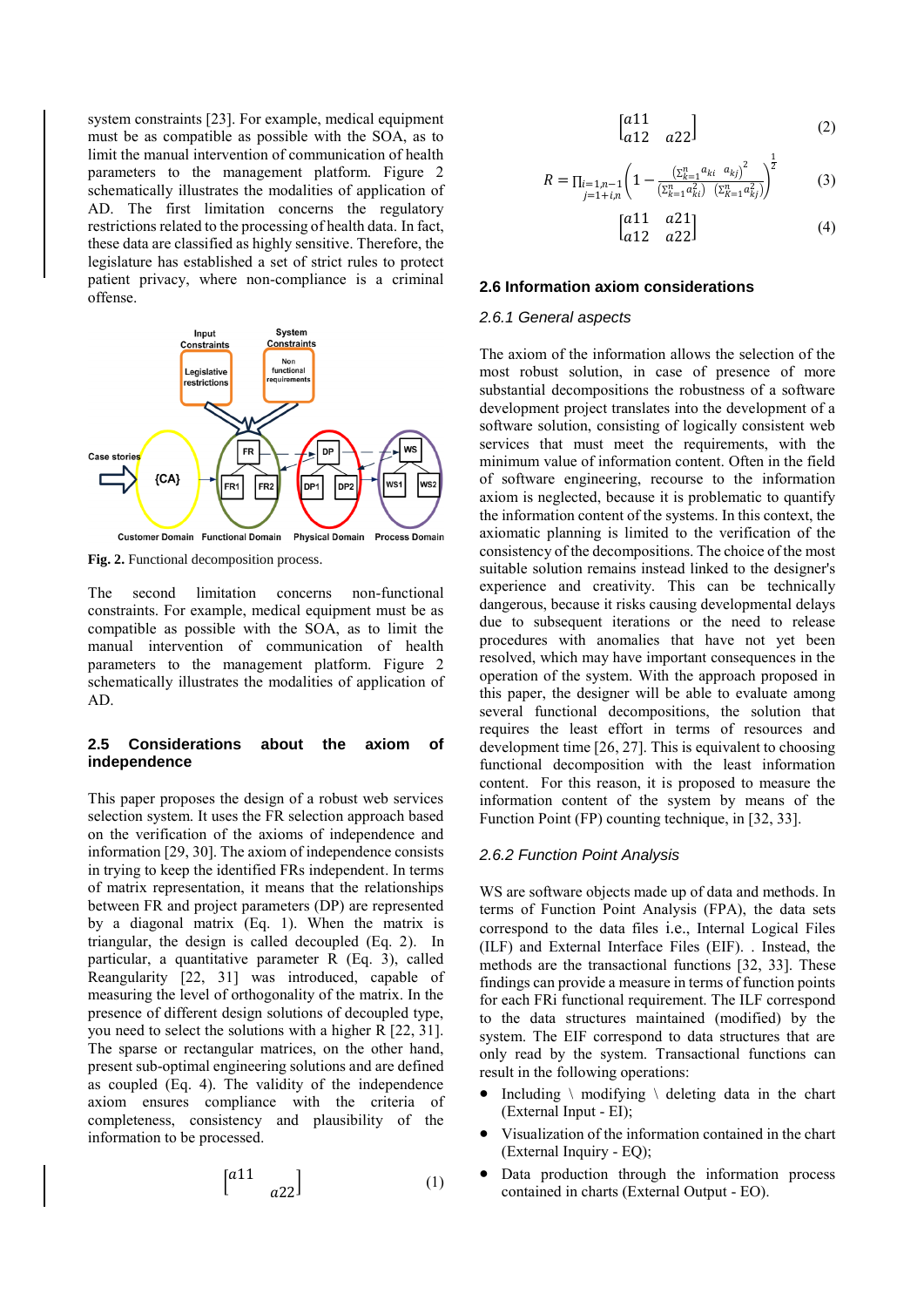The function point analysis method is performed as follows:

- Determine all functions of all function types (ILF, EIF, EI, EO, EQ);
- Rate the complexity of every function (Low, Average, High);
- Calculate the total unadjusted function point count, as seen in Table1.

The complexity is determined according to the following parameters [32, 33]:

DET (Data Element Type): the field is not repeated, it is recognizable by the user. For the transactional functions, these are the fields where EI / EO / EQ have access in read / modify mode. For data files, it is the number of fields making up the structure.

FTR (File Type Referenced): For the FTR transactional functions, it is the number of data files or their subgroups to which EI / EO / EQ have access in read / modify mode. RET (Record Element Type): recognizable (by the user) data subgroup within an ILF / EIF. A data structure may be composed of homogeneous subsets of data.

Table 1 summarizes the values in function points in the various cases.

**Table 1.** Count FP matrix.

|                                              | Low | Average | Large |
|----------------------------------------------|-----|---------|-------|
| <b>ILF</b> (Internal<br><b>Logical File)</b> |     | 10      | 15    |
| <b>EIF</b> (External<br>Interface File)      |     |         | 10    |
| EI (External Input)                          | 3   |         |       |
| <b>EO</b> (External<br>Output)               |     |         |       |
| <b>EQ</b> (External<br>inQuiry)              |     |         |       |

*2.6.3 Productivity and robustness of the software design*

In fact, the measurement of the information level in terms of FP of the selected decomposition allows us to define the productivity of the software implementation. Moreover, the use of algorithms such as Constructive Cost Model II (COCOMO II) allow to estimate the time and resources needed for the project compared to the FP measurement of the selected decomposition [34-36]. Indeed, COCOMO II allow determining an estimate of the time required to complete the project. Then, the knowledge of a particular type of project allows categorizing the estimated man/resources by their professional profile, and matching them to the various phases of the software's life cycle. Therefore, the concept of robustness in AD terms translates into selecting the minimum set of web services, which requires less human resources for equal functional requirements. Figure 3 illustrates the process of applying the axiom of independence and information for a specific level of functional decomposition. This process is iterative. It

could be prolonged for a long time. This would mean increasing the costs of the project and endangering its realization. This leads to a trade-off instance, as to whether to release the application first -implying a high risk of non-conformities for the final customer- or to continue with the analysis activities. For this purpose, Benavides [37] have introduced in AD a new concept of quality, which is based on the following formula: Quality = FR satisfied / resources spent.



**Fig. 3.** Application of axioms of independence and information.

# **3 Case study**

### **3.1 Clinical case**

To illustrate the application of the proposed methodology we refer to the clinical case represented by a patient suffering from hypertension, which is studied in [7]. It follows the general scheme of Figure 1.

#### *3.1.1 Definition of a general scenario*

In the level of maximum abstraction of functional requirements, the general scenario of Figure 4 can represent the prescribed medical treatment. A scenario describes the software at a high level and give a rationale for each feature of the system existing. Instead, the use cases give a detailed account of what each feature does. A use case is a set of actions or event steps to achieve a specific goal. The use case actor can be a human or other external system [38, 39]. In Figure 5 each use case of the scenario is related to the actors involved in its execution. In this Figure, on the top-right side, we insert the web services coordination platform. For practical reasons, from now on, we will call this infrastructure simply Platform.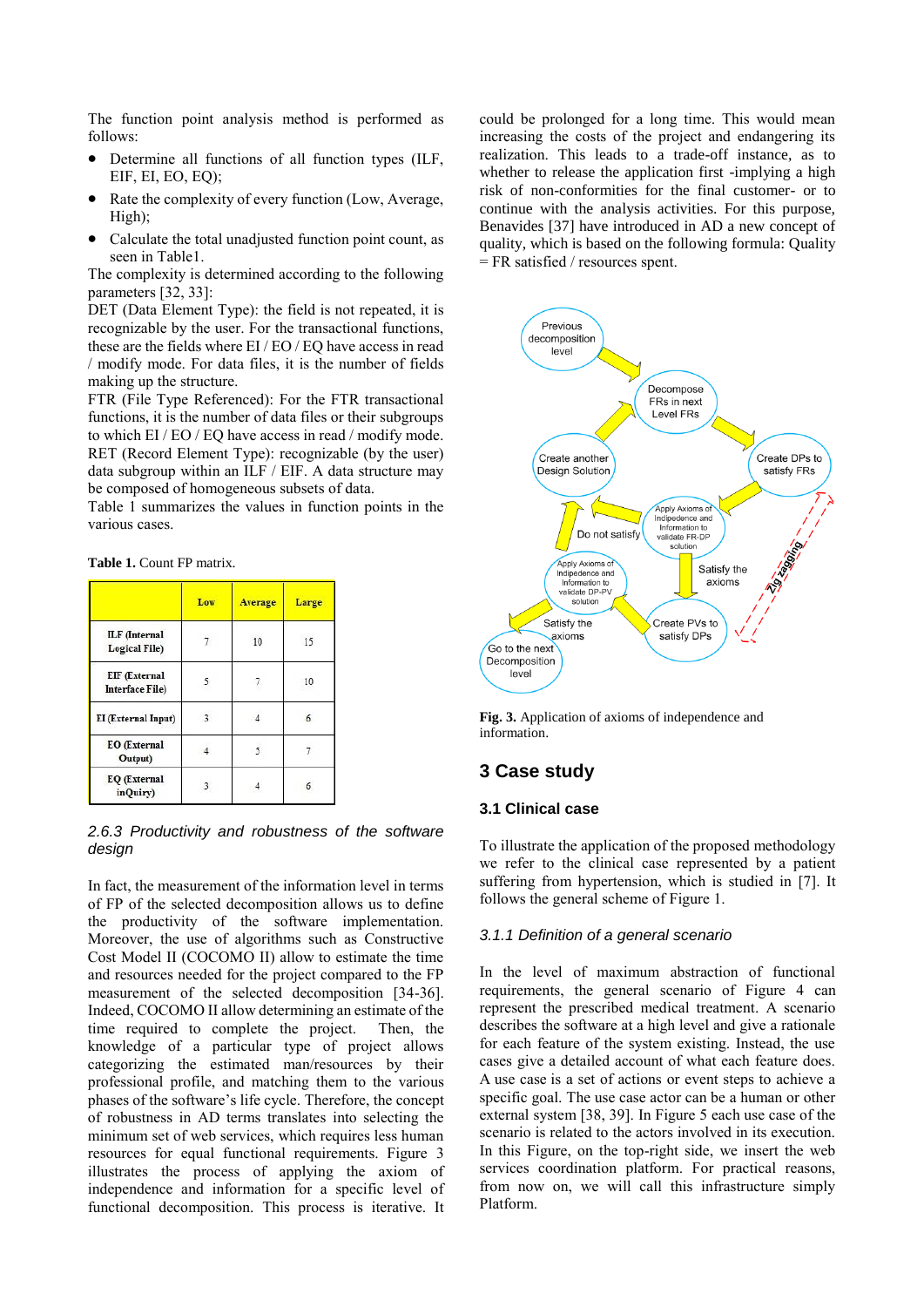

**Fig. 4.** Use case describing the general treatment of hypertension.

#### *3.1.2 Health protocol analysis*

The general scenario of the case study can be inferred, as suggested by F. Pecoraro et alii [9], through the analysis of the health protocol for the pathology under examination. This allows us to identify the actors involved in the treatment. With the same identified actors, the case stories are defined by using semi-structured interviews. This allows us to draw the information flows between the different parts. In designing an information system, we must start from defining the application limits. that is, the boundaries that specify the scope of the services to be implemented. If we consider the clinical case of hypertension control we can, at least in a first phase, consider only two actors: the patient and the general practitioner. We can collect the stories of both actors in the form of semi-structured interviews.

#### *3.1.3 Collaboration diagram*

By putting together the two interviews, we can schematize the execution of the process that involves them both. This allows us to define the general scenario of the system (Figure 4). The collaboration diagram of use cases (Figure 5) [38, 39] describe general scenario of the system. In summary, we can say that this two-actor process is activated by the periodic measurement of pressure by the patient in the home environment. Every 10 days a report is sent to the Platform, which is responsible for sending it to the general practitioner. In Figure 5 the red arrows represent this data flow. These arrows are interactions (also called collaborations) among the following use cases: "Measure BP", "Data Collector" and "GP Evaluation". The general practitioner (GP) analyzes the report. If he/she considers abnormal the values of pressure, he/she can change the dosage of the drug, can prescribe another drug, or can prescribe a visit with the specialist doctor. These prescriptions are recorded in the patient's health record (EHR). This event generates the sending of a message (via email and text message) to the patient. The patient signs in to his EHR account and picks up the prescription. In Figure 5 the green arrows represent this data flow. These arrows are interactions (also called collaborations) among the

following use cases: "GP Evaluation", "EHR Registration" and "Follow Therapy".



**Fig. 5.** Collaboration diagram describing the general treatment of hypertension.

#### *3.1.4 Extensionality of the general scenario*

Figure 4 shows the clinical case of pressure control as the only interaction between patient and general practitioner. We can define this scenario as a "restricted scenario". In reality, other actors can also participate in the process. The inclusion of new actors involves the execution of new activities (new use cases) and the intensification of communications between the parties. For simplicity in this paper, we focus on the analysis of the "restricted scenario" (only two actors).

#### **3.2 Functional decomposition**

The classical techniques of modelling processes to be automated aim to capture functional requirements from reality. The process usually started by identifying the main actors and activities. Later we proceeded to define the communications between the parts and the elementary actions. Formalization can take place through structured languages, such as UML diagrams. Therefore, we pass from scenarios of representation of the general processes to schemes that are more detailed. In practice, traditional user analysis techniques perform functional decomposition. It proceeds from use cases up to the elementary functions to be implemented in terms of classes and objects [22]. The AD allows a further step forward. It allows you to translate the diagrammatic representations of the traditional approaches into matrices [23, 24]. In a context characterized by a strong intangibility, this step allows to apply quantitative measuring instruments derived from the algebra of matrices [22, 27] that otherwise would not be possible to apply. The whole process has an iterative nature. In the case of identifying critical issues, it is necessary to go back to the previous step to eliminate them, and then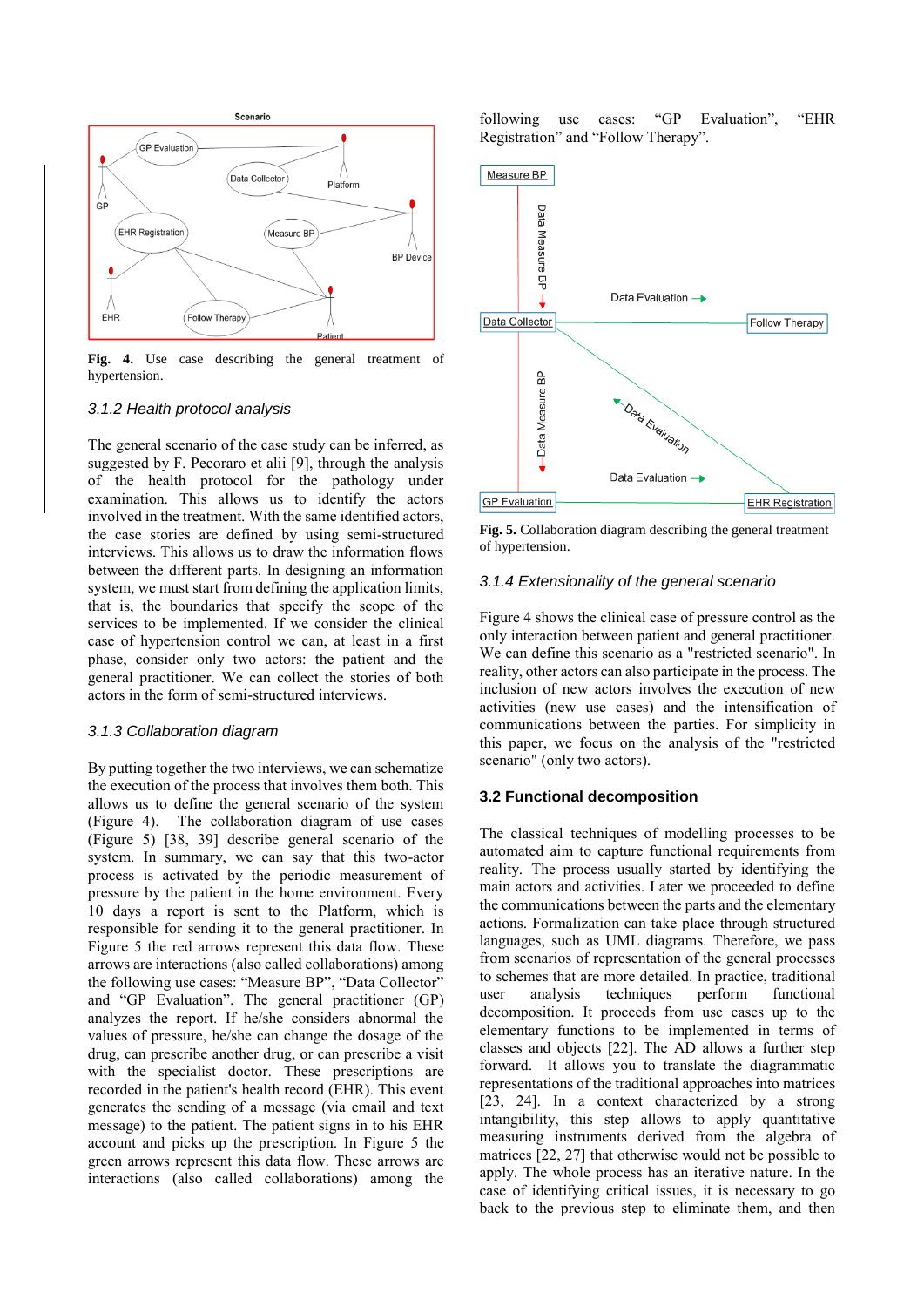continue. For the clinical case introduced in the previous paragraph, we will limit, for reasons of simplicity, the process of decomposition at only two steps. In the first stage of decomposition to the collaboration diagram of the use cases of Figure 5, a specific project matrix will be constructed. The matrix representation of the collaboration diagram will be a quantitative assessment tool, which follows the completeness, consistency and plausibility criteria of the information flow. In the second phase of decomposition, the collaboration diagram is decomposed into a sequence diagram It describes the activities and the relationships between them. The dual representation in terms of the second level project matrix will allow to select the web services to be implemented. Respecting the axioms of independence and information will ensure that the collaboration diagram in Figure 5 can be represented in terms of the project matrix as in Table 1. In this case, the rows represent the various use cases; the columns constitute the collaborations between use cases (interactions) [22]. An "X" at the cell relating a given use case and a collaboration indicates that this collaboration realizes this use case. Similarly, an "X" at the cell relating a given use case and a collaboration of another use case indicates that the realization of this use case requires a method of a software object (class) used in this interaction identified design solution is robust. They are described below.

#### **3.3 First level decomposition**

This means that these use cases are dependent one another [22]. For example, the use case "FR<sub>2</sub> Data Collector" depends on the realization of the use case " $FR<sub>1</sub>$  Measure BP". We will see that the use case "FR<sub>2</sub> Data Collector" can be activated by the "Send (Set\_BP)" method of the "DP1 Collaboration Measure" (Figure 7). This indicates that this use case can be activated, only when the "Send (Set BP)" method records the patient's periodic data in the Platform. This means each of these methods constitutes the transactional functions of web services to be implemented.

### *3.3.1 Application axiom of independence*

The project matrix of Table 1 is diagonal lower (decoupled). For this reason, we can say that the first level decomposition respects the axiom of independence. However, the process allows of the iterations. In fact, in the presence of decoupled matrix representations we should have revised the general scenario of use cases. This would have meant reviewing the definition and processing of customer needs.



**Fig. 6.** Sequence diagram related to the use case that describes the general treatment of hypertension.

The iteration process continues until the design solution is satisfying. From engineering point of view, the validity of the axiom of independence guarantees us the respect of the criteria of completeness, consistency and plausibility of the information flow based on quantitative elements. In fact, the axiom of independence provide us not only with a visual tool to evaluate the quality of a decomposition (based on the structure of the project matrix), but also a tool to measure the independence of the functional requirements, based on the degree of regularity of the project matrix. In this case, using algebra of matrices, we have that an identity matrix has reangularity  $= 1$ . The decoupled matrices have a reangularity between 0 and 1. Therefore, in the presence of multiple scenarios of alternative use cases we can favor the one with a reangularity closer to 1. In this case, the matrix of Table 2 has reangularity  $R = 0,215166$  (Eq. 3). In general, the level of functional independence can be increased by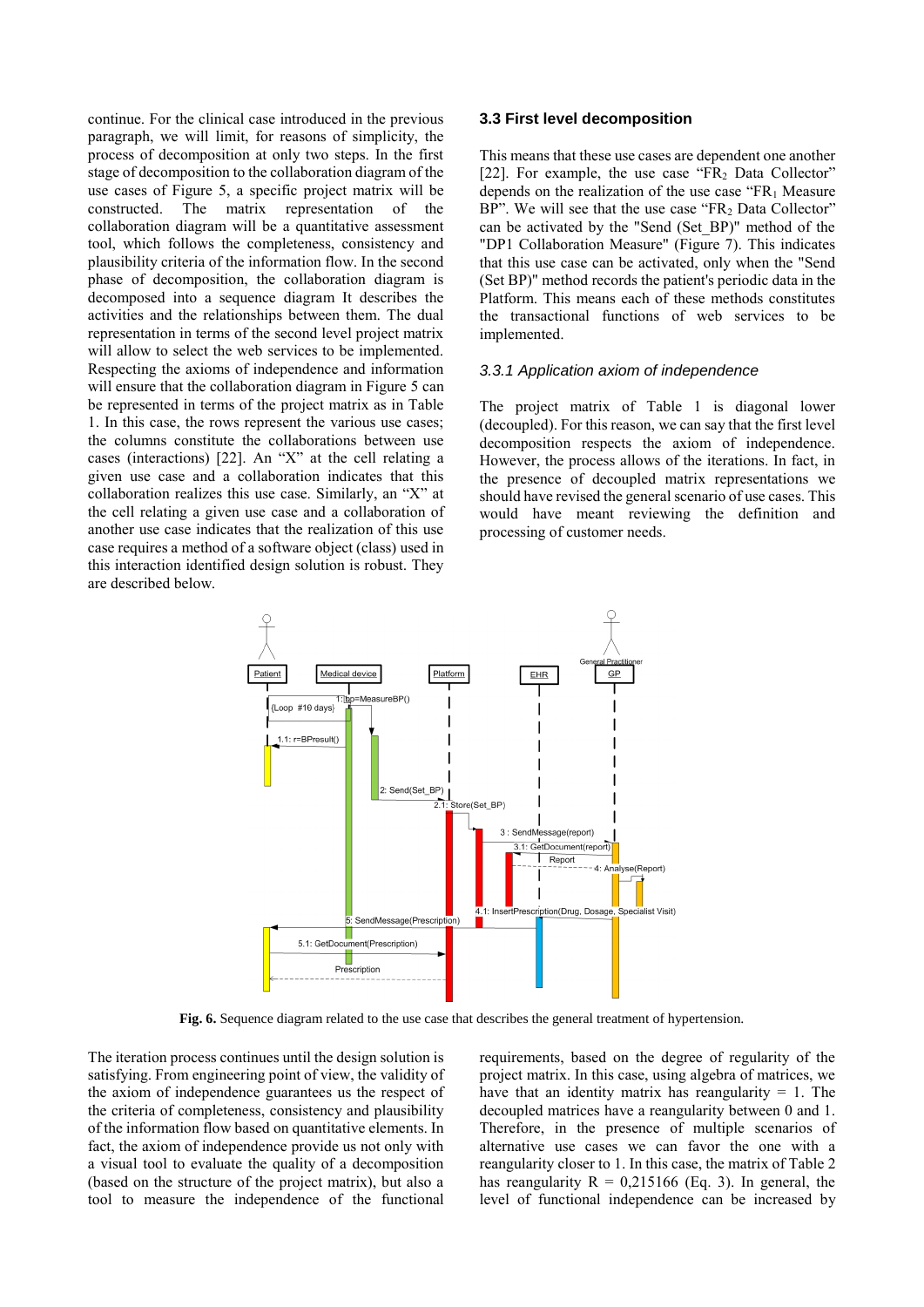inserting a new use case. It leads to a decoupling of functional dependencies, increasing the degree of reangularity.

**Table 2.** Project matrix related to the case that describes the general treatment of hypertension.

|                             | DP <sub>1</sub><br>Collaboration<br><b>Measure BP</b> | DP <sub>2</sub><br>Collaboration<br><b>Data Collector</b> | DP3<br>Collaboration<br><b>GP</b> Evaluation | D <sub>P4</sub><br>Collaboration<br><b>EHR</b><br>Registration | D <sub>P5</sub><br>Collaboration<br>Follow<br>Therapy |
|-----------------------------|-------------------------------------------------------|-----------------------------------------------------------|----------------------------------------------|----------------------------------------------------------------|-------------------------------------------------------|
| <b>FR1 Measure BP</b>       | X                                                     |                                                           |                                              |                                                                |                                                       |
| <b>FR2 Data Collector</b>   | X                                                     | X                                                         |                                              |                                                                |                                                       |
| <b>FR3 GP Evaluation</b>    | X                                                     | X                                                         | X                                            |                                                                |                                                       |
| <b>FR4 EHR Registration</b> |                                                       |                                                           | X                                            | X                                                              |                                                       |
| FR5 Follow Therapy          |                                                       |                                                           | X                                            | X                                                              | X                                                     |

However, the introduction of a new use case could increase the level of complexity of the system. This consideration introduces us to the next verification.

# *3.3.2 Axiom application of information*

The axiom of information suggests us to select low complexity design solutions. The FP technique allows us to estimate the size of the software. This measurement represents the end user's point of view and is all the more accurate as the project details are evident. For high abstraction levels, we can consider derived estimation techniques such as the Early and Quick Function Point [35]. Therefore, the application of axiom results in the selection of design solutions with a lower value in terms of information with the same functional requirements [25, 26]. Moreover, always with the same defined functional requirements, the designer could find himself in the condition of having to evaluate if in the presence of alternative decompositions favor the design solution with greater functional independence (greater reangularity) or the one with less complexity. Naturally, the answer depends on the particular context.

# *3.3.3 The web services matrix*

The mapping process between Physical Domain and Process Domain leads us to the definition of the so-called web services matrix. This matrix is mirrored to the matrix of project of Table 2, by effect to the process of zigging interdomain. It illustrates the dependencies between the interactions with the previously defined use cases and web services to be implemented. The interactions are the rows of the matrix, while the web services are the columns. The Process Domain allows the designer to assign to the functional requirements a mode of realization. The zigzagging process is an iterative process. For this reason, the choice of an implementation may require the reformulation of functional requirements. This means that functional decomposition takes place simultaneously on two domains. Therefore, if we wanted to report the web services in terms of functional requirements, it would be enough to make product between the matrix of project and the WS matrix

# **3.4 Second level decomposition**

The use case diagram of Figure 4 and the collaboration diagram of Figure 6 can be used to implement the sequence diagram of Figure 6 [9]. This last diagram represents the sequence of activities related to the relationship between patient and general practitioner (GP) as regards pressure control [38, 39]. This diagram presents a series of more details in terms of flow and activities to be performed. In addition, the diagram of sequence has a representation in terms of the project matrix (Table 3). The previous use cases have been decomposed into activities and the activities inserted on the rows of the matrix. On the columns, instead, we insert the collaborations (interactions between activities) for specific activities. This new representation provides us with the tool to verify if the modelling performed is optimal or presents critical points in terms of completeness, consistency and plausibility of the information flow. For this reason, we can apply the axioms of independence and information.

# *3.4.2 Application axiom of independence*

The structure of the project matrix in Table 3 respects the axiom of independence. For the sake of brevity, we will not elaborate on the measurement of the matrix reangularity. The same considerations as in the previous paragraph apply. So it is possible not only to verify that the identified activities are independent, but also, the degree of independence. The process structure is always iterative, so it is possible to improve the modelling of the activities.

# *3.4.3 Axiom application of information*

The activities that have been identified in this phase can be calculated in terms of the function point. At this level, we have the information to proceed with the calculation. The size of the system provides us with a tool to evaluate its complexity. Furthermore, this measure allows us to plan the effort needed to implement the system.

# *3.4.4 The web services matrix*

The mapping process between Physical Domain and Process Domain leads us to the definition of the matrix of second level web services (Table 4). This matrix is mirrored with respect to that of Table 3. It is obtained through a zigzagging interdomain process and schematizes the dependencies between the interactions and the web services to be implemented. The interactions are the rows of the matrix, while the web services are the columns. This allows us to report the activities decomposed here in terms of web services. This new mapping can be obtained as a product between the project matrix and the web service level matrix.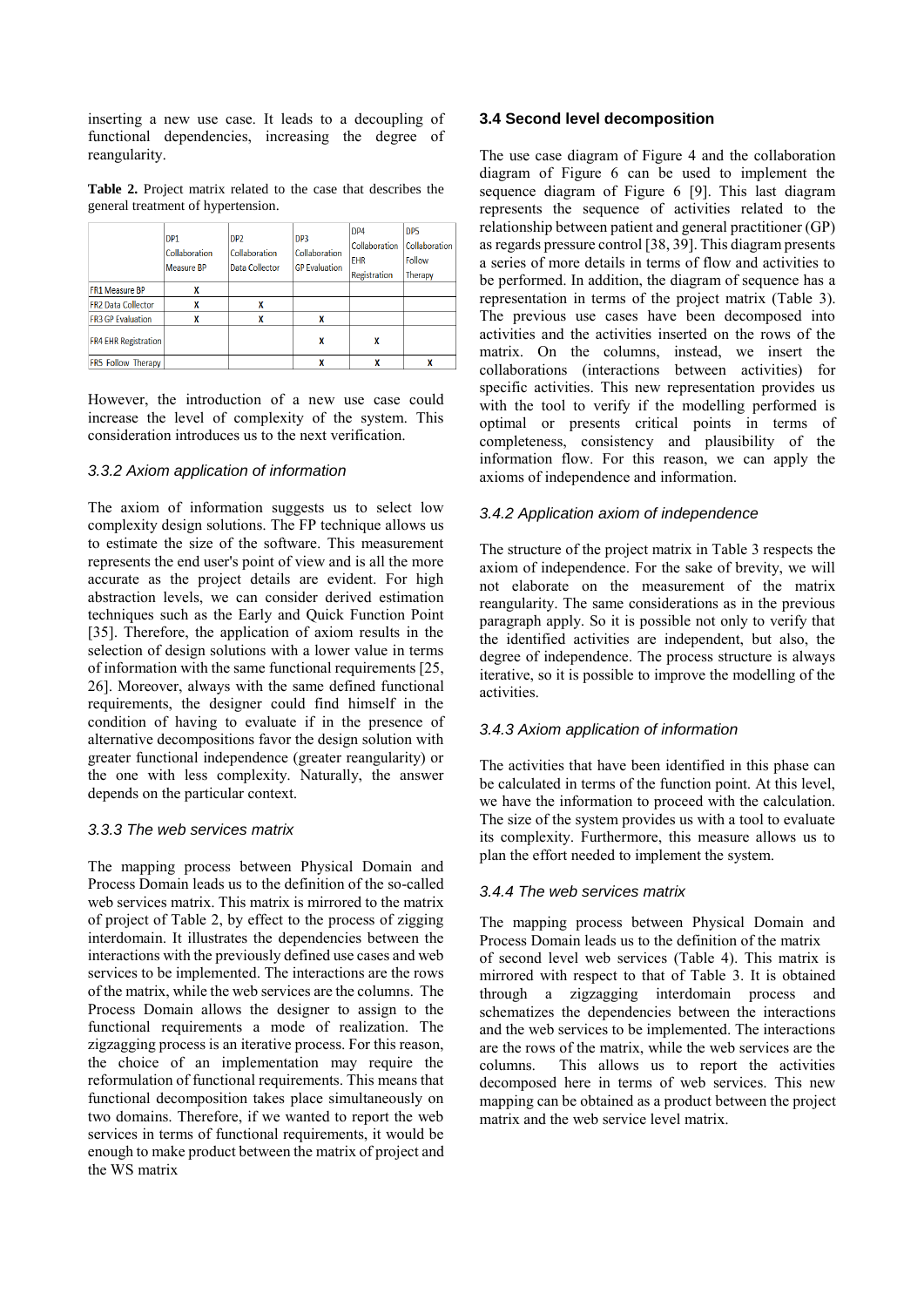|                              |                                               |                                                 | DP1 Collaboration Measure BP                                                    |                                                                    | DP2 Collaboration Data<br>Collector                                         |                                              | <b>DP3 Collaboration GP Evaluation</b>      |                                                        |                                               | <b>DP4 Collaboration EHR</b><br><b>Registration</b> |                                            | DP <sub>5</sub><br>Collaboration<br>Follow Therapy              |
|------------------------------|-----------------------------------------------|-------------------------------------------------|---------------------------------------------------------------------------------|--------------------------------------------------------------------|-----------------------------------------------------------------------------|----------------------------------------------|---------------------------------------------|--------------------------------------------------------|-----------------------------------------------|-----------------------------------------------------|--------------------------------------------|-----------------------------------------------------------------|
|                              |                                               | <b>DP1.1</b><br>Collaboration<br><b>Read BP</b> | <b>DP1.2</b><br>Collaboration<br><b>Periodic Data</b><br><b>Pressure Report</b> | DP1.3<br>Collaboration<br>Send BP<br><b>Report to</b><br>Plataform | <b>DP2.1</b><br>Collaboration Collaboration<br><b>Register BP</b><br>Report | <b>DP2.2</b><br>Send message to<br><b>GP</b> | <b>DP3.1</b><br>Collaboration<br>Get Report | <b>DP3.2</b><br>Collaboration<br><b>Analyse Report</b> | <b>DP3.3</b><br>Collaboration<br>Prescription | DP4.1<br>Collaboration<br>Register<br>Prescription  | DP4.2<br>Collaboration<br>Send<br>ription) | <b>DP5.1</b><br>Collaboration<br>Message(Presc Get Prescription |
|                              | FR1.1 Read BP                                 | X                                               |                                                                                 |                                                                    |                                                                             |                                              |                                             |                                                        |                                               |                                                     |                                            |                                                                 |
| FR1 Measure BP               | FR1.2 Periodic Data<br><b>Pressure Report</b> |                                                 | X                                                                               |                                                                    |                                                                             |                                              |                                             |                                                        |                                               |                                                     |                                            |                                                                 |
|                              | FR1.3 Send BP Report to<br>Plataform          |                                                 | X                                                                               | X                                                                  |                                                                             |                                              |                                             |                                                        |                                               |                                                     |                                            |                                                                 |
| <b>FR2 Data Collector</b>    | FR2.1 Register BP Report                      |                                                 | X                                                                               | X                                                                  | X                                                                           |                                              |                                             |                                                        |                                               |                                                     |                                            |                                                                 |
|                              | FR2.2 Send message to GP                      |                                                 | X                                                                               |                                                                    | X                                                                           | X                                            |                                             |                                                        |                                               |                                                     |                                            |                                                                 |
|                              | FR3.1 Get Report                              |                                                 | X                                                                               |                                                                    | X                                                                           | X                                            | X                                           |                                                        |                                               |                                                     |                                            |                                                                 |
| <b>FR3 GP Evaluation</b>     | FR3.2 Analyse Report                          |                                                 | X                                                                               |                                                                    | X                                                                           | X                                            | X                                           | X                                                      |                                               |                                                     |                                            |                                                                 |
|                              | FR3.3 Prescription                            |                                                 |                                                                                 |                                                                    |                                                                             | X                                            | X                                           | X                                                      | X                                             |                                                     |                                            |                                                                 |
| FR4 EHR<br>Registration      | FR4.1 Register Prescription                   |                                                 |                                                                                 |                                                                    |                                                                             |                                              |                                             |                                                        | X                                             | X                                                   |                                            |                                                                 |
|                              | <b>FR4.2</b><br>SendMessage(Prescription)     |                                                 |                                                                                 |                                                                    |                                                                             |                                              |                                             |                                                        | X                                             | X                                                   | X                                          |                                                                 |
| <b>FR5 Follow</b><br>Therapy | FR5.1 Get Prescription                        |                                                 |                                                                                 |                                                                    |                                                                             |                                              |                                             |                                                        | X                                             | X                                                   | x                                          | x                                                               |

**Table 3.** Project matrix related to the sequence diagram that describes the general treatment of hypertension.

**Table 4.** WS matrix related to the sequence diagram that describes the general treatment of hypertension.

|                 |                                                                       | WS1         |             |             | WS <sub>2</sub> |             | WS3         |             |             |             | WS4         |             |
|-----------------|-----------------------------------------------------------------------|-------------|-------------|-------------|-----------------|-------------|-------------|-------------|-------------|-------------|-------------|-------------|
|                 |                                                                       | <b>WS11</b> | <b>WS12</b> | <b>WS13</b> | <b>WS21</b>     | <b>WS22</b> | <b>WS31</b> | <b>WS32</b> | <b>WS33</b> | <b>WS41</b> | <b>WS42</b> | <b>WS51</b> |
|                 | <b>DP1.1 Collaboration</b><br><b>Read BP</b>                          | x           |             |             |                 |             |             |             |             |             |             |             |
| DP <sub>1</sub> | <b>DP1.2 Collaboration</b><br><b>Periodic Data Pressure</b><br>Report |             | x           |             |                 |             |             |             |             |             |             |             |
|                 | <b>DP1.3 Collaboration</b><br>Send BP Report to<br>Plataform          |             | x           | x           |                 |             |             |             |             |             |             |             |
| DP <sub>2</sub> | DP2.1<br>CollaborationRegister<br><b>BP Report</b>                    |             | x           | x           | x               |             |             |             |             |             |             |             |
|                 | <b>DP2.2 Collaboration</b><br>Send message to GP                      |             | x           |             | x               | x           |             |             |             |             |             |             |
|                 | <b>DP3.1 Collaboration</b><br><b>Get Report</b>                       |             | x           |             | x               | x           | x           |             |             |             |             |             |
| DP3             | <b>DP3.2 Collaboration</b><br><b>Analyse Report</b>                   |             | x           |             | x               | x           | x           | x           |             |             |             |             |
|                 | <b>DP3.3 Collaboration</b><br>Prescription                            |             |             |             |                 | x           | x           | x           | x           |             |             |             |
|                 | DP4.1 Collaboration<br><b>Register Prescription</b>                   |             |             |             |                 |             |             |             | x           | x           |             |             |
| DP4             | <b>DP4.2 Collaboration</b><br>Send<br><b>Message(Prescription)</b>    |             |             |             |                 |             |             |             | x           | x           | x           |             |
| DP5             | <b>DP5.1 Collaboration</b><br><b>Get Prescription</b>                 |             |             |             |                 |             |             |             | x           | x           | x           | x           |

# **3.5 Selection of web services**

The web services defined in Table 4 represent the minimum set of services necessary to implement the system of management of communications between patient and general practitioner for the control of hypertension. The axiomatic decomposition process allows to directly associating each of them with specific functional requirements. Depending on the level of decomposition, the decomposed functional requirements are the use cases or specific activities or parts of them. This means that functional decomposition ensures that the case stories prepared in the analysis of user requirements are effectively translated into web services. Furthermore, the selection obtained must be considered optimized because the axioms of independence and information make it possible to provide quantitative measurements of the degree of independence of web services and their informative complexity. Table 5 shows the identified web services. They are broken down by system of competence according to information, communication direction (Interaction), and type of operation. The operations that the web service can perform are writing on archives (I),

or reading (O).This information allows us to measure the effort in functional points of the system, but also to plan the other activities of the software life cycle, from the implementation to the testing and testing activities [36, 27]. It should also be noted that the development of a system of this type involves the allocation of implementation activities among the management teams of different systems. This means that the project documentation must be understandable and up-to-date at every stage of the software life cycle, to avoid delays or malfunctions in the services. In this sense, AD allows the preparation of very detailed and easily understandable documentation, even at the logical design level of the system.

# **4 Conclusions**

The SOA allows the implementation of web services on interoperable platforms and systems, and create a virtual network of services to support patients in home therapy and health monitoring. For each specific clinical case, it is possible to define a series of services to be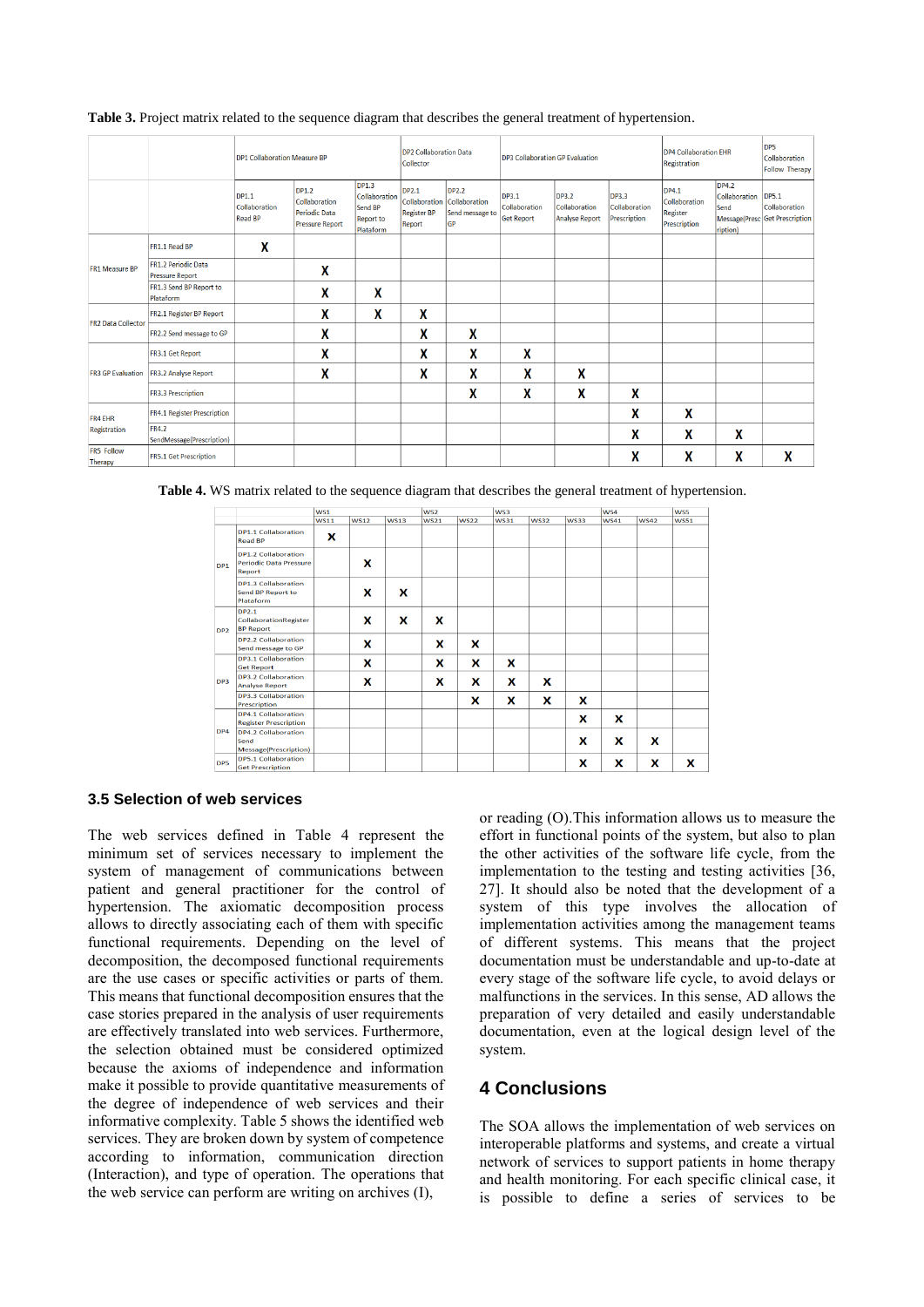implemented, able to monitor the patient, manage the therapy, monitor his health according to the work activities and coordinate the activities of all the operators involved in the treatment and management of his healthHowever, the design of such networks poses important questions. For example, how can we capture user requirements for each specific case in a health context that may be evolving?

To answer questions of this kind it is necessary to focus on the quality of the services offered. In this paper, we proposed an approach based on the AD for the composition and selection of web services, which are based on the case stories studied, built using semistructured interviews to different stakeholders involved in the care process.

| Table 5. Table of web services selected for the general treatment of hypertension in the home system. |  |
|-------------------------------------------------------------------------------------------------------|--|
|-------------------------------------------------------------------------------------------------------|--|

| <b>Functional</b><br>requirements | <b>System</b> | <b>Interaction</b>         | Data                            | <b>Type</b> | <b>WS</b> to<br><b>implement</b> |  |
|-----------------------------------|---------------|----------------------------|---------------------------------|-------------|----------------------------------|--|
| FR1.1 Read BP                     | Medical       | <b>Medical Devise</b>      | <b>Daily Data Pressure</b>      | o           | <b>WS11</b>                      |  |
|                                   | <b>Devise</b> | $\rightarrow$ Patient      |                                 |             |                                  |  |
| <b>FR1.2 Data Pressure</b>        | Medical       | <b>Medical Devise Loop</b> | Data Pressure Report,           | $\Omega$    | <b>WS12</b>                      |  |
| Report                            | <b>Devise</b> |                            | <b>Fiscal Code, Health Card</b> |             |                                  |  |
| FR1.3 Send BP Report to           | Medical       | <b>Medical Devise</b>      | Data Pressure Report,           | Ō           | <b>WS13</b>                      |  |
| Platform                          | <b>Devise</b> | $\rightarrow$ Platform     | <b>Fiscal Code, Health Card</b> |             |                                  |  |
| FR2.1 Register BP                 | Platform      | <b>Medical Devise</b>      | Data Pressure Report,           |             | <b>WS21</b>                      |  |
| Report                            |               | $\rightarrow$ Platform     | <b>Fiscal Code, Health Card</b> |             |                                  |  |
|                                   |               |                            | <b>Fiscal Code, Health Card</b> |             |                                  |  |
| FR2.2 Send message to             | Platform      | $Platform \rightarrow GP$  | ID. Other Personal Data.        | o           | <b>WS22</b>                      |  |
| GP                                |               |                            | <b>Request for Get Periodic</b> |             |                                  |  |
|                                   |               |                            | Report                          |             |                                  |  |
|                                   | Platform      | $GP \rightarrow$ Platform  | Data Pressure Report,           |             | <b>WS31</b>                      |  |
| <b>FR3.1 Get Report</b>           |               |                            | <b>Fiscal Code, Health Card</b> |             |                                  |  |
|                                   |               |                            | ID. Other Personal Data         |             |                                  |  |
| <b>FR3.2 Analyse Report</b>       | GP            | <b>GP loop</b>             | Data Pressure Report,           | O           | <b>WS32</b>                      |  |
|                                   |               |                            | <b>Pressure Report Trend</b>    |             |                                  |  |
| <b>FR3.3 Prescription</b>         | GP            | <b>GP loop</b>             | <b>Medical Data</b>             | $\circ$     | <b>WS33</b>                      |  |
| FR4.1 Register                    | <b>FHR</b>    |                            | <b>Request for specialist</b>   |             | <b>WS41</b>                      |  |
| Prescription                      |               | $GP \rightarrow$ EHR       | visits, Drug Prescription,      |             |                                  |  |
|                                   |               |                            | Dosage, Fiscal Code,            |             |                                  |  |
| <b>FR4.2</b>                      |               | $EHR \rightarrow$ Patient  | <b>Fiscal Code, Health Card</b> |             |                                  |  |
| SendMessage(Prescripti EHR        |               |                            | ID, Other Personal Data,        | $\circ$     | <b>WS42</b>                      |  |
| on)                               |               |                            | <b>Request for Get</b>          |             |                                  |  |
|                                   |               |                            | <b>Request for specialist</b>   |             |                                  |  |
|                                   |               |                            | visits, Drug Prescription,      |             | <b>WS51</b>                      |  |
| <b>FR5.1 Get Prescription</b>     | <b>EHR</b>    | Patient $\rightarrow$ EHR  | Dosage, Fiscal Code,            |             |                                  |  |
|                                   |               |                            | <b>Health Card ID</b>           |             |                                  |  |

The purpose of the approach is to detect in a systematic way all functional requirements by taking into account the different stakeholders involved in the care process and their interactions. In this paper, we focused on the case of hypertension treatment, to which we applied our AD approach. The AD allows guiding the design based on quantitative measuring instruments, and define a dynamic and robust design mechanism, based on the dual representation of the system, in terms of UML diagrams and project matrices with multiple benefits. First, AD allows direct tracking between patient needs (CA), functional system requirements (FR), design parameters (DP) and implementation solutions (WS). This means that, by changing the needs of the patient, it is possible in a short time to start a readjustment of the system. Furthermore, the application of the axioms of independence and information is linked to the algebraic structure of the project matrix. Therefore, it is possible to derive parameters based on quantitative criteria to be attributed to the design solutions identified through the use stories technique, which the use of an iterative and incremental design improvement process. It facilitates the production of updated documentation at each stage of the software life cycle. This means facilitating the exchange of information, both between the members of the same team and between different teams of developers, with a view to interoperability between multiple technological and organizational systems.

As a future work, we plan to measure the effort needed to implement the composition and selection of web services, which are modelled according to the AD approach.

# **Acknowledgment**

This study is part of the H@H (Health  $@$  Home) – Smart Communities for the wellbeing of the citizens – project granted within the National Operational Programme for Research and Competitiveness 2007-2013. Identification code: SCN\_00558.

# **References**

- 1. G. Arcidiacono, J. Wang, K. Yang, (2015) *Operating room adjusted utilization study*, International Journal of Lean Six Sigma, Vol. 6, Issue 2; pp.111 – 137.
- 2. G. Arcidiacono, A. Pieroni, (2018) *The Revolution Lean Six Sigma 4.0*, International Journal on Advanced Science, Engineering and Information Technology, [Vol. 8, Issue 1,](http://ijaseit.insightsociety.org/index.php?option=com_content&view=article&id=7&Itemid=1&issue_id=47) pp. 141-149.
- 3. F. O'Hagan (2017). *Work, organizational practices, and margin of manoeuver during work reintegration. Disability and rehabilitation*, pp. 1-10.
- 4. I. Giorgi, G. Calsamiglia,, M. Negri, F. Scafa, R. Colombi, S. M. Candura, & O. Bettinardi. (2007). *Management of occupational stress among patients with cardiac diseases*. Giornale italiano di medicina del lavoro ed ergonomia, 29(3 Suppl), pp. 695-696.
- 5. G. Du , X. Liang, C. Sun, (2017) *Scheduling Optimization of Home Health Care Service Considering Patients' Priorities and Time Windows*, Sustainability 9, 253.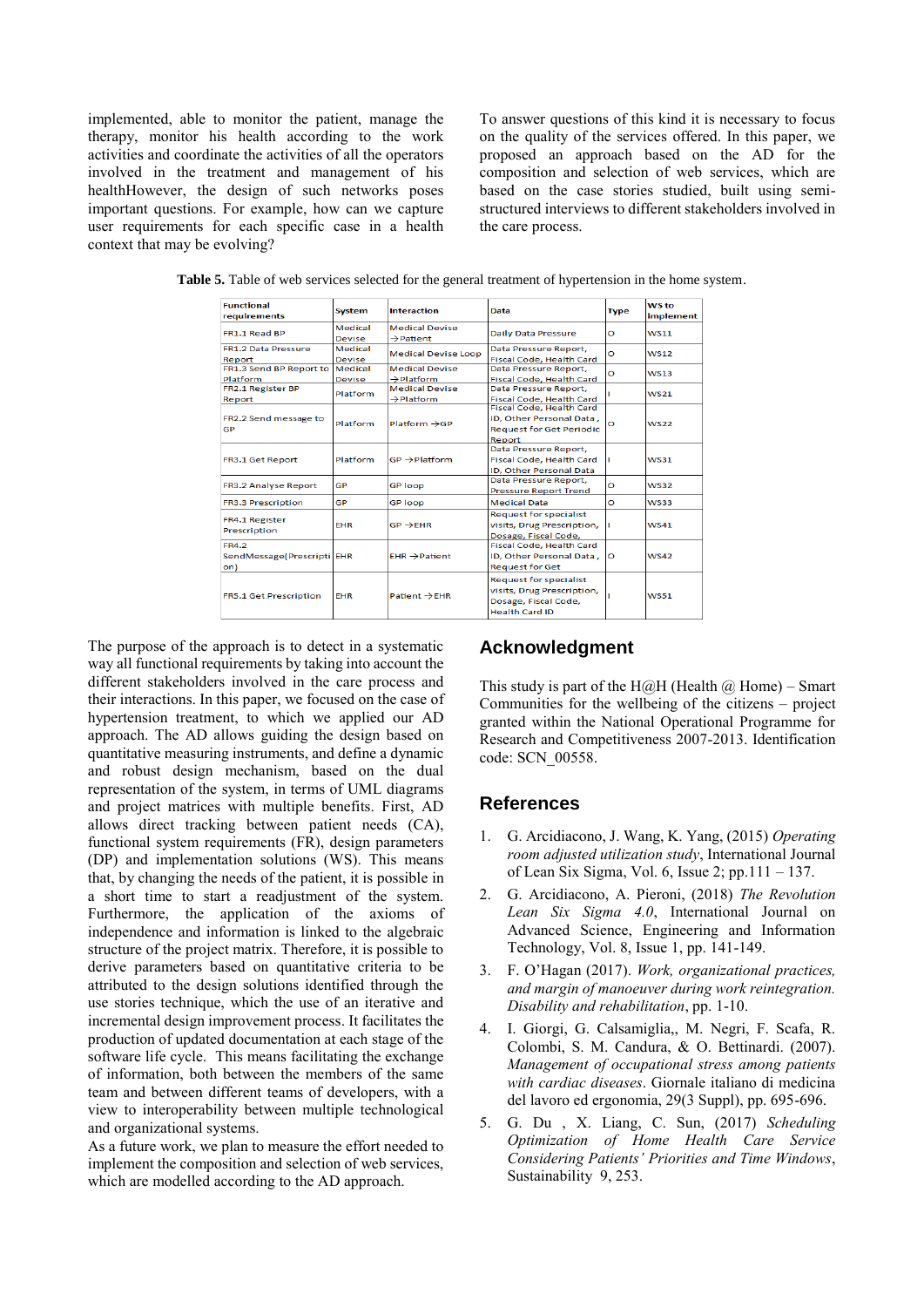- 6. S. Landers, et al., (2016) *The Future of Home Health Care-A Strategic Framework for Optimizing Value*, Home Health Care Management & Practice, 28(4)  $262 - 278$ .
- 7. F. Wang (2012) *Measurement, Optimization, and Impact of Health Care Accessibility: A Methodological Review*, Annals of the Association of American Geographers, 102(5): 1104–1112.
- 8. K. Avila, P. Sanmartin, D. Jabba, M. Jimeno, (2017) *Applications Based on Service-Oriented Architecture (SOA) in the Field of Home Healthcare*, Sensors, 17(8): 1703.
- 9. [F. Pecoraro,](https://ieeexplore.ieee.org/search/searchresult.jsp?searchWithin=) [D. Luzi,](https://ieeexplore.ieee.org/search/searchresult.jsp?searchWithin=) [E. Pourabbas,](https://ieeexplore.ieee.org/search/searchresult.jsp?searchWithin=) [F.L. Ricci,](https://ieeexplore.ieee.org/search/searchresult.jsp?searchWithin=) 2017 *A methodology to identify health and social care web services on the basis of case stories*. Proceedings of [E-Health and Bioengineering Conference \(EHB\).](https://ieeexplore.ieee.org/xpl/mostRecentIssue.jsp?punumber=7987616)
- 10. S. Crowe, K. Cresswell, A.Robertson, G. Huby, A. Avery, A. Shikh, (2011) *The case study approach*, Medical Research Methodology, 1.
- 11. A.M. Farid, (2016) *An engineering systems introduction to axiomatic design*. In Farid AM, Suh NP (eds) Axiomatic design in large systems: complex products, buildings and manufacturing systems, Chap. 1, Springer, Berlin, Heidelberg, 1–47.
- 12. C. Monti, A. Giorgetti, A. Girgenti (2015) *An Axiomatic Design Approach for a Motorcycle Steering Damper*, Procedia CIRP, vol. 34, pp. 150– 155.
- 13. F. Rolli, A. Giorgetti, P. Citti, (2015) *Integration of Holistic Non-Conformities Management and Axiomatic Design: a case study in Italian Income Tax Returns Management*, Proc. CIRP 34, 256-262 (2015);
- 14. A. Giorgetti, A. Girgenti, P. Citti, M. Delogu (2016) *A Novel Approach for Axiomatic-Based Design for the Environment*. In Axiomatic Design in Large Systems: Complex Products, Buildings and Manufacturing Systems, ed. Springer. doi:10.1007/978-3-319-32388-6\_5.
- 15. G. Arcidiacono, K. Yang, J. Trewn, L. Bucciarelli, (2016) *Application of Axiomatic Design for Project-Based Learning Methodology*, Procedia CIRP, Vol. 53, pp. 166-172.
- 16. G. Arcidiacono, C. Brown, L. Bucciarelli, F. Melosi, (2016) *Axiomatic Design of Production Systems for Performance Improvement: A Project Identification and Prioritization Model*. In Axiomatic Design in Large Systems: Complex Products, Buildings and Manufacturing Systems, ed. Springer.
- 17. G. Arcidiacono, D.T. Matt, E. Rauch, (2017) *Axiomatic Design of a Framework for the Comprehensive Optimization of Patient Flows in Hospitals*, Journal of Healthcare Engineering, Volume 2017, 19 June 2017, Article Volume 2017, 19 June 2017, Article number 2309265.
- 18. Z. Zainal, (2007) *Case study as a research method*, Jurnal Kemanusiaan bil.9.
- 19. B. Flyvbjerg, *Case Study* (2011). Norman K. Denzin and Yvonna S. Lincoln, eds., *The Sage Handbook of Qualitative Research,* 4th edition, (Thousand Oaks, CA: Sage, 2011), chapter17, pp. 301-316.
- 20. I. Jacobson, M. Christerson, JP. Onsson, G. Övergaard. (1992)*, Object-Oriented Software Engineering* - A Use Case Driven Approach, Addison-Wesley.
- 21. [D.Tarenskeen, R.Bakker, S.Joosten,](https://www.sciencedirect.com/science/article/pii/S2212827115007945#!) (2015) *Applying the V Model and Axiomatic Design in the Domain of IT Architecture Practice*; Procedia CIRP 34, 263- 268.
- 22. P. Pimentel, C. Stadzisz, (2006) *A Use Case based Object-Oriented Software Design Approach using The Axiomatic Design Theory*. Proceedings of ICAD2006 Fourth International Conference on Axiomatic Design, 4:1-8.
- 23. N.P. Suh, Axiomatic Design *Advances and Applications*, (Oxford University Press, 2001);
- 24. S.H. Do, N.P. Suh, (2000) *Object-oriented software design with axiomatic design*, Proc. CIRP 49, 278-84.
- 25. F. Rolli, A. Giorgetti, P. Citti, M. Rinaldi, (2016) *Information content evaluation to obtain robustness of the management in Italian fiscal process (Part 2): optimization of Italian income certification process of the year 2016*, Proc. CIRP 53, 63-69.
- 26. F. Rolli, A. Giorgetti, P. Citti, M. Rinaldi, (2016) *Improvement of the compilation process of the Italian income certifications: a methodology based on the evaluation of the information content (Part 1)*, Proc. CIRP 53, 56-62.
- 27. F. Rolli, C. Parretti, P. Citti, M. Rinaldi, (2017) *Functional case test design to optimize the software development in Italian tax processes (Part II): the F23 tax payment form*, MATEC Web Conf. Volume 127, 2017.
- 28. D.S. Cochran, W. Eversheim, G. Kubin, & M.L. Sesterhenn, (2000). *The application of axiomatic design and lean management principles in the scope of production system segmentation*, International Journal of Production Research, 38(6),pp. 1377- 1396.
- 29. B. Pacifici, C. Parretti, A. Girgenti, and P. Citti, (2017) *Axiomatic Design for an Efficient Development of Optimized RPM Systems*, MATEC Web Conf. Volume 127, 2017.
- 30. L.E.S. Oliveira, A.J.Alvares , (2016) *Axiomatic Design Applied to the Development of a System for Monitoring and Teleoperation of a CNC Machine through the Internet*, Procedia CIRP 53, pp.198-205;
- 31. N.P. Suh, (1990) *The Principles of Design*, Oxford Series on Advanced Manufacturing.
- 32. A. J. Albrecht, (1979) *Measuring Application Development Productivity*, Proceedings SHARE/GUIDE IBM Applications Development Symposium, October 1979;
- 33. IFPUG *Function Point Counting Practices Manual*, Release 4.1 - Westerville - Ohio, 1999;